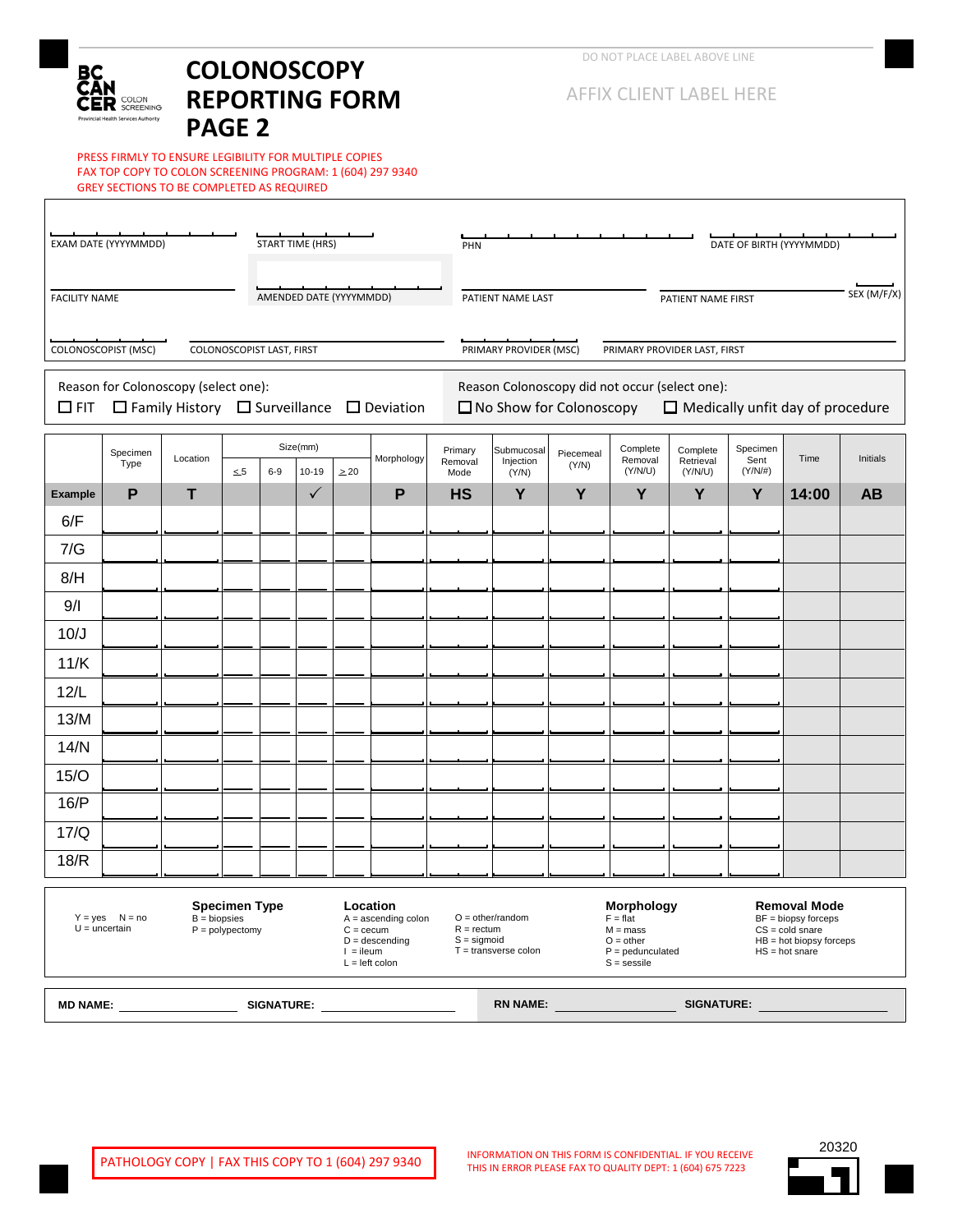## вc R COLON an Araba

# **COLONOSCOPY REPORTING FORM PAGE 2**

PRESS FIRMLY TO ENSURE LEGIBILITY FOR MULTIPLE COPIES FAX TOP COPY TO COLON SCREENING PROGRAM: 1 (604) 297 9340 GREY SECTIONS TO BE COMPLETED AS REQUIRED

| EXAM DATE (YYYYMMDD)<br><b>START TIME (HRS)</b>                                                                                                                                        |                                      |                                                            |          |       |                       |                         |   | PHN                                                                                                                                                                                                                                                                                          |                                                                                                                                                                                                                                                                                                                                                                                                                        |  |                   |  | DATE OF BIRTH (YYYYMMDD) |  |           |  |  |  |
|----------------------------------------------------------------------------------------------------------------------------------------------------------------------------------------|--------------------------------------|------------------------------------------------------------|----------|-------|-----------------------|-------------------------|---|----------------------------------------------------------------------------------------------------------------------------------------------------------------------------------------------------------------------------------------------------------------------------------------------|------------------------------------------------------------------------------------------------------------------------------------------------------------------------------------------------------------------------------------------------------------------------------------------------------------------------------------------------------------------------------------------------------------------------|--|-------------------|--|--------------------------|--|-----------|--|--|--|
| AMENDED DATE (YYYYMMDD)<br><b>FACILITY NAME</b>                                                                                                                                        |                                      |                                                            |          |       |                       |                         |   |                                                                                                                                                                                                                                                                                              | PATIENT NAME LAST<br>PATIENT NAME FIRST<br>PRIMARY PROVIDER (MSC)<br>PRIMARY PROVIDER LAST, FIRST<br>Reason Colonoscopy did not occur (select one):<br>$\Box$ No Show for Colonoscopy<br>Complete<br>Specimen<br>Complete<br>Submucosal<br>Piecemeal<br>Time<br>Sent<br>Removal<br>Retrieval<br>Injection<br>(Y/N)<br>(Y/N/U)<br>$(Y/N/\#)$<br>(Y/N/U)<br>Mode<br>(Y/N)<br>Y<br>Y<br>Y<br>Y<br>Y<br><b>HS</b><br>14:00 |  |                   |  |                          |  |           |  |  |  |
| COLONOSCOPIST (MSC)<br>COLONOSCOPIST LAST, FIRST                                                                                                                                       |                                      |                                                            |          |       |                       |                         |   |                                                                                                                                                                                                                                                                                              |                                                                                                                                                                                                                                                                                                                                                                                                                        |  |                   |  |                          |  |           |  |  |  |
| $\Box$ FIT                                                                                                                                                                             | Reason for Colonoscopy (select one): | $\Box$ Family History $\Box$ Surveillance $\Box$ Deviation |          |       |                       |                         |   |                                                                                                                                                                                                                                                                                              | $\Box$ Medically unfit day of procedure                                                                                                                                                                                                                                                                                                                                                                                |  |                   |  |                          |  |           |  |  |  |
|                                                                                                                                                                                        | Specimen<br>Type                     | Location                                                   | $\leq 5$ | $6-9$ | Size(mm)<br>$10 - 19$ | Morphology<br>$\geq 20$ |   | Primary<br>Removal                                                                                                                                                                                                                                                                           |                                                                                                                                                                                                                                                                                                                                                                                                                        |  |                   |  |                          |  | Initials  |  |  |  |
| <b>Example</b>                                                                                                                                                                         | P                                    | т                                                          |          |       | $\checkmark$          |                         | P |                                                                                                                                                                                                                                                                                              |                                                                                                                                                                                                                                                                                                                                                                                                                        |  |                   |  |                          |  | <b>AB</b> |  |  |  |
| 6/F                                                                                                                                                                                    |                                      |                                                            |          |       |                       |                         |   |                                                                                                                                                                                                                                                                                              |                                                                                                                                                                                                                                                                                                                                                                                                                        |  |                   |  |                          |  |           |  |  |  |
| 7/G                                                                                                                                                                                    |                                      |                                                            |          |       |                       |                         |   |                                                                                                                                                                                                                                                                                              |                                                                                                                                                                                                                                                                                                                                                                                                                        |  |                   |  |                          |  |           |  |  |  |
| 8/H                                                                                                                                                                                    |                                      |                                                            |          |       |                       |                         |   |                                                                                                                                                                                                                                                                                              |                                                                                                                                                                                                                                                                                                                                                                                                                        |  |                   |  |                          |  |           |  |  |  |
| 9/1                                                                                                                                                                                    |                                      |                                                            |          |       |                       |                         |   |                                                                                                                                                                                                                                                                                              |                                                                                                                                                                                                                                                                                                                                                                                                                        |  |                   |  |                          |  |           |  |  |  |
| 10/J                                                                                                                                                                                   |                                      |                                                            |          |       |                       |                         |   |                                                                                                                                                                                                                                                                                              |                                                                                                                                                                                                                                                                                                                                                                                                                        |  |                   |  |                          |  |           |  |  |  |
| 11/K                                                                                                                                                                                   |                                      |                                                            |          |       |                       |                         |   |                                                                                                                                                                                                                                                                                              |                                                                                                                                                                                                                                                                                                                                                                                                                        |  |                   |  |                          |  |           |  |  |  |
| 12/L                                                                                                                                                                                   |                                      |                                                            |          |       |                       |                         |   |                                                                                                                                                                                                                                                                                              |                                                                                                                                                                                                                                                                                                                                                                                                                        |  |                   |  |                          |  |           |  |  |  |
| 13/M                                                                                                                                                                                   |                                      |                                                            |          |       |                       |                         |   |                                                                                                                                                                                                                                                                                              |                                                                                                                                                                                                                                                                                                                                                                                                                        |  |                   |  |                          |  |           |  |  |  |
| 14/N                                                                                                                                                                                   |                                      |                                                            |          |       |                       |                         |   |                                                                                                                                                                                                                                                                                              |                                                                                                                                                                                                                                                                                                                                                                                                                        |  |                   |  |                          |  |           |  |  |  |
| 15/O                                                                                                                                                                                   |                                      |                                                            |          |       |                       |                         |   |                                                                                                                                                                                                                                                                                              |                                                                                                                                                                                                                                                                                                                                                                                                                        |  |                   |  |                          |  |           |  |  |  |
| 16/P                                                                                                                                                                                   |                                      |                                                            |          |       |                       |                         |   |                                                                                                                                                                                                                                                                                              |                                                                                                                                                                                                                                                                                                                                                                                                                        |  |                   |  |                          |  |           |  |  |  |
| 17/Q                                                                                                                                                                                   |                                      |                                                            |          |       |                       |                         |   |                                                                                                                                                                                                                                                                                              |                                                                                                                                                                                                                                                                                                                                                                                                                        |  |                   |  |                          |  |           |  |  |  |
| 18/R                                                                                                                                                                                   |                                      |                                                            |          |       |                       |                         |   |                                                                                                                                                                                                                                                                                              |                                                                                                                                                                                                                                                                                                                                                                                                                        |  |                   |  |                          |  |           |  |  |  |
| <b>Specimen Type</b><br>Location<br>$Y = yes$ $N = no$<br>$B = biopsies$<br>$U =$ uncertain<br>$P = polypectomy$<br>$C = cecum$<br>$D =$ descending<br>$l =$ ileum<br>$L = left$ colon |                                      |                                                            |          |       |                       | $A =$ ascending colon   |   | Morphology<br><b>Removal Mode</b><br>$O = other/random$<br>$BF = biopy$ forceps<br>$F = flat$<br>$R = rectum$<br>$CS = cold\,$<br>$M = mass$<br>$S =$ sigmoid<br>$O = other$<br>$HB = hot biopy forces$<br>$T =$ transverse colon<br>$P =$ pedunculated<br>$HS = hot share$<br>$S =$ sessile |                                                                                                                                                                                                                                                                                                                                                                                                                        |  |                   |  |                          |  |           |  |  |  |
| <b>RN NAME:</b><br>SIGNATURE:<br><b>MD NAME:</b>                                                                                                                                       |                                      |                                                            |          |       |                       |                         |   |                                                                                                                                                                                                                                                                                              |                                                                                                                                                                                                                                                                                                                                                                                                                        |  | <b>SIGNATURE:</b> |  |                          |  |           |  |  |  |

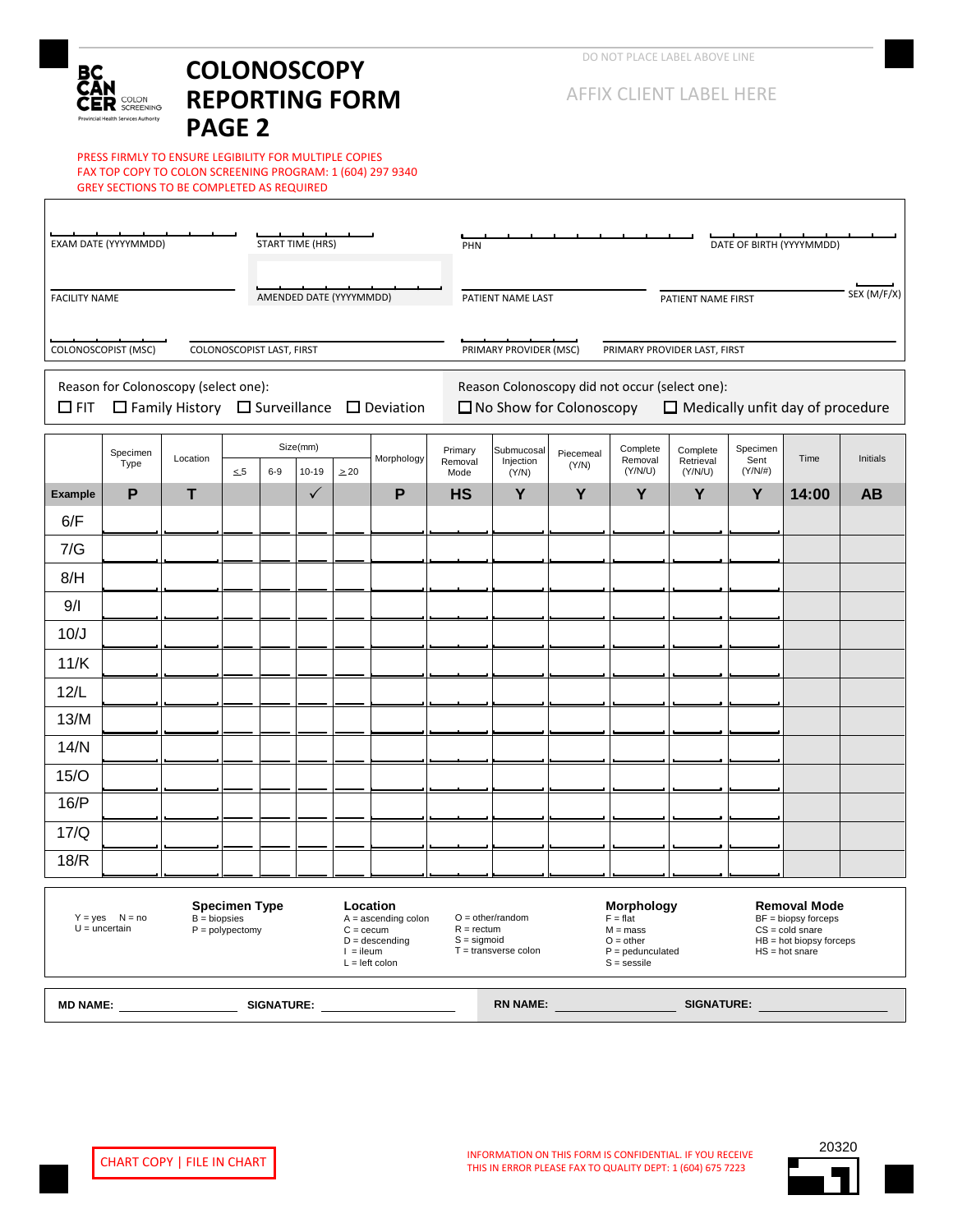## вc R COLON an Araba

# **COLONOSCOPY REPORTING FORM PAGE 2**

PRESS FIRMLY TO ENSURE LEGIBILITY FOR MULTIPLE COPIES FAX TOP COPY TO COLON SCREENING PROGRAM: 1 (604) 297 9340 GREY SECTIONS TO BE COMPLETED AS REQUIRED

| EXAM DATE (YYYYMMDD)<br><b>START TIME (HRS)</b>                                                                                                                                        |                                      |                                                            |          |       |                       |                         |   | PHN                                                                                                                                                                                                                                                                                          |                                                                                                                                                                                                                                                                                                                                                                                                                        |  |                   |  | DATE OF BIRTH (YYYYMMDD) |  |           |  |  |  |
|----------------------------------------------------------------------------------------------------------------------------------------------------------------------------------------|--------------------------------------|------------------------------------------------------------|----------|-------|-----------------------|-------------------------|---|----------------------------------------------------------------------------------------------------------------------------------------------------------------------------------------------------------------------------------------------------------------------------------------------|------------------------------------------------------------------------------------------------------------------------------------------------------------------------------------------------------------------------------------------------------------------------------------------------------------------------------------------------------------------------------------------------------------------------|--|-------------------|--|--------------------------|--|-----------|--|--|--|
| AMENDED DATE (YYYYMMDD)<br><b>FACILITY NAME</b>                                                                                                                                        |                                      |                                                            |          |       |                       |                         |   |                                                                                                                                                                                                                                                                                              | PATIENT NAME LAST<br>PATIENT NAME FIRST<br>PRIMARY PROVIDER (MSC)<br>PRIMARY PROVIDER LAST, FIRST<br>Reason Colonoscopy did not occur (select one):<br>$\Box$ No Show for Colonoscopy<br>Complete<br>Specimen<br>Complete<br>Submucosal<br>Piecemeal<br>Time<br>Sent<br>Removal<br>Retrieval<br>Injection<br>(Y/N)<br>(Y/N/U)<br>$(Y/N/\#)$<br>(Y/N/U)<br>Mode<br>(Y/N)<br>Y<br>Y<br>Y<br>Y<br>Y<br><b>HS</b><br>14:00 |  |                   |  |                          |  |           |  |  |  |
| COLONOSCOPIST (MSC)<br>COLONOSCOPIST LAST, FIRST                                                                                                                                       |                                      |                                                            |          |       |                       |                         |   |                                                                                                                                                                                                                                                                                              |                                                                                                                                                                                                                                                                                                                                                                                                                        |  |                   |  |                          |  |           |  |  |  |
| $\Box$ FIT                                                                                                                                                                             | Reason for Colonoscopy (select one): | $\Box$ Family History $\Box$ Surveillance $\Box$ Deviation |          |       |                       |                         |   |                                                                                                                                                                                                                                                                                              | $\Box$ Medically unfit day of procedure                                                                                                                                                                                                                                                                                                                                                                                |  |                   |  |                          |  |           |  |  |  |
|                                                                                                                                                                                        | Specimen<br>Type                     | Location                                                   | $\leq 5$ | $6-9$ | Size(mm)<br>$10 - 19$ | Morphology<br>$\geq 20$ |   | Primary<br>Removal                                                                                                                                                                                                                                                                           |                                                                                                                                                                                                                                                                                                                                                                                                                        |  |                   |  |                          |  | Initials  |  |  |  |
| <b>Example</b>                                                                                                                                                                         | P                                    | т                                                          |          |       | $\checkmark$          |                         | P |                                                                                                                                                                                                                                                                                              |                                                                                                                                                                                                                                                                                                                                                                                                                        |  |                   |  |                          |  | <b>AB</b> |  |  |  |
| 6/F                                                                                                                                                                                    |                                      |                                                            |          |       |                       |                         |   |                                                                                                                                                                                                                                                                                              |                                                                                                                                                                                                                                                                                                                                                                                                                        |  |                   |  |                          |  |           |  |  |  |
| 7/G                                                                                                                                                                                    |                                      |                                                            |          |       |                       |                         |   |                                                                                                                                                                                                                                                                                              |                                                                                                                                                                                                                                                                                                                                                                                                                        |  |                   |  |                          |  |           |  |  |  |
| 8/H                                                                                                                                                                                    |                                      |                                                            |          |       |                       |                         |   |                                                                                                                                                                                                                                                                                              |                                                                                                                                                                                                                                                                                                                                                                                                                        |  |                   |  |                          |  |           |  |  |  |
| 9/1                                                                                                                                                                                    |                                      |                                                            |          |       |                       |                         |   |                                                                                                                                                                                                                                                                                              |                                                                                                                                                                                                                                                                                                                                                                                                                        |  |                   |  |                          |  |           |  |  |  |
| 10/J                                                                                                                                                                                   |                                      |                                                            |          |       |                       |                         |   |                                                                                                                                                                                                                                                                                              |                                                                                                                                                                                                                                                                                                                                                                                                                        |  |                   |  |                          |  |           |  |  |  |
| 11/K                                                                                                                                                                                   |                                      |                                                            |          |       |                       |                         |   |                                                                                                                                                                                                                                                                                              |                                                                                                                                                                                                                                                                                                                                                                                                                        |  |                   |  |                          |  |           |  |  |  |
| 12/L                                                                                                                                                                                   |                                      |                                                            |          |       |                       |                         |   |                                                                                                                                                                                                                                                                                              |                                                                                                                                                                                                                                                                                                                                                                                                                        |  |                   |  |                          |  |           |  |  |  |
| 13/M                                                                                                                                                                                   |                                      |                                                            |          |       |                       |                         |   |                                                                                                                                                                                                                                                                                              |                                                                                                                                                                                                                                                                                                                                                                                                                        |  |                   |  |                          |  |           |  |  |  |
| 14/N                                                                                                                                                                                   |                                      |                                                            |          |       |                       |                         |   |                                                                                                                                                                                                                                                                                              |                                                                                                                                                                                                                                                                                                                                                                                                                        |  |                   |  |                          |  |           |  |  |  |
| 15/O                                                                                                                                                                                   |                                      |                                                            |          |       |                       |                         |   |                                                                                                                                                                                                                                                                                              |                                                                                                                                                                                                                                                                                                                                                                                                                        |  |                   |  |                          |  |           |  |  |  |
| 16/P                                                                                                                                                                                   |                                      |                                                            |          |       |                       |                         |   |                                                                                                                                                                                                                                                                                              |                                                                                                                                                                                                                                                                                                                                                                                                                        |  |                   |  |                          |  |           |  |  |  |
| 17/Q                                                                                                                                                                                   |                                      |                                                            |          |       |                       |                         |   |                                                                                                                                                                                                                                                                                              |                                                                                                                                                                                                                                                                                                                                                                                                                        |  |                   |  |                          |  |           |  |  |  |
| 18/R                                                                                                                                                                                   |                                      |                                                            |          |       |                       |                         |   |                                                                                                                                                                                                                                                                                              |                                                                                                                                                                                                                                                                                                                                                                                                                        |  |                   |  |                          |  |           |  |  |  |
| <b>Specimen Type</b><br>Location<br>$Y = yes$ $N = no$<br>$B = biopsies$<br>$U =$ uncertain<br>$P = polypectomy$<br>$C = cecum$<br>$D =$ descending<br>$l =$ ileum<br>$L = left$ colon |                                      |                                                            |          |       |                       | $A =$ ascending colon   |   | Morphology<br><b>Removal Mode</b><br>$O = other/random$<br>$BF = biopy$ forceps<br>$F = flat$<br>$R = rectum$<br>$CS = cold\,$<br>$M = mass$<br>$S =$ sigmoid<br>$O = other$<br>$HB = hot biopy forces$<br>$T =$ transverse colon<br>$P =$ pedunculated<br>$HS = hot share$<br>$S =$ sessile |                                                                                                                                                                                                                                                                                                                                                                                                                        |  |                   |  |                          |  |           |  |  |  |
| <b>RN NAME:</b><br>SIGNATURE:<br><b>MD NAME:</b>                                                                                                                                       |                                      |                                                            |          |       |                       |                         |   |                                                                                                                                                                                                                                                                                              |                                                                                                                                                                                                                                                                                                                                                                                                                        |  | <b>SIGNATURE:</b> |  |                          |  |           |  |  |  |

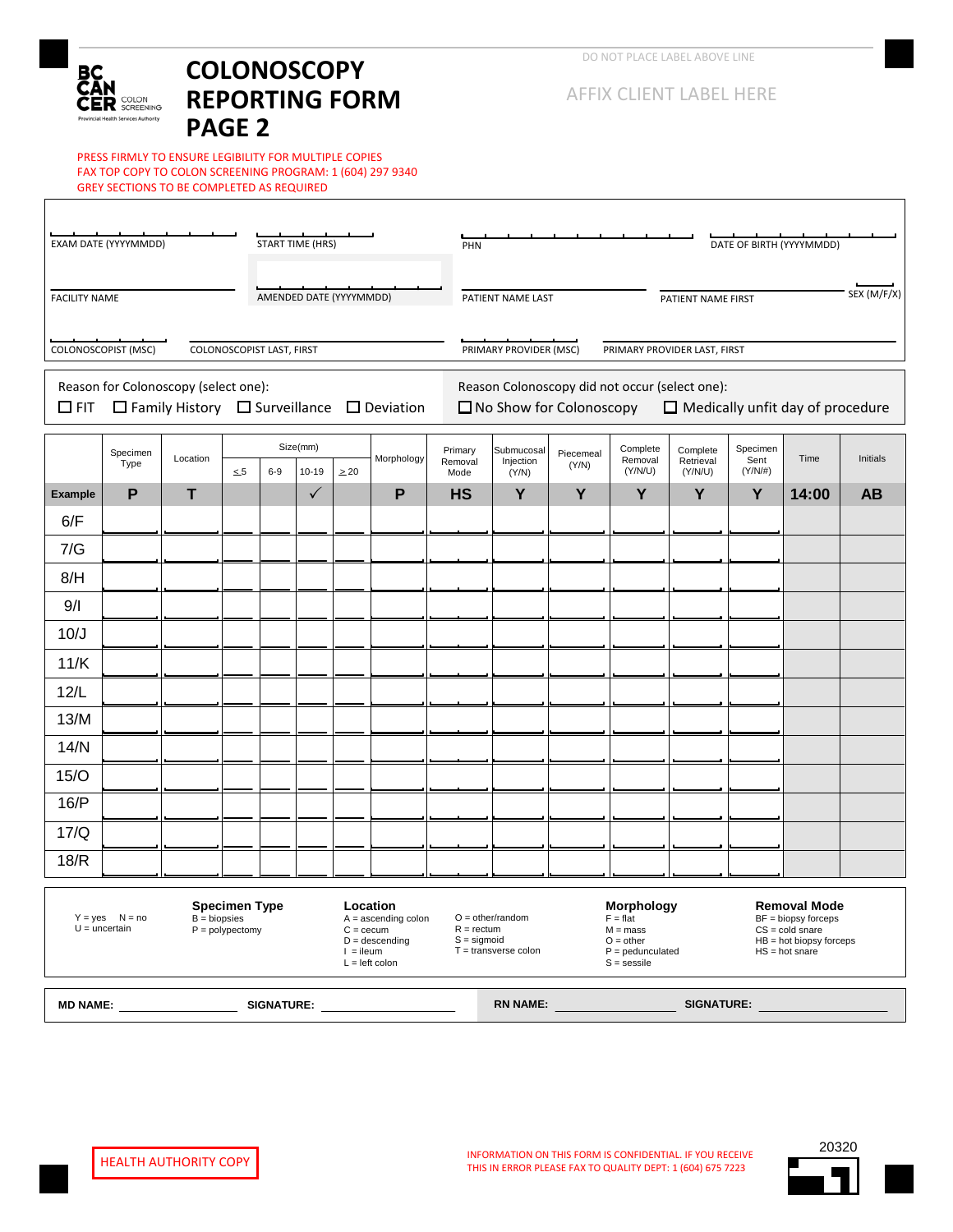## вc R COLON an Araba

# **COLONOSCOPY REPORTING FORM PAGE 2**

PRESS FIRMLY TO ENSURE LEGIBILITY FOR MULTIPLE COPIES FAX TOP COPY TO COLON SCREENING PROGRAM: 1 (604) 297 9340 GREY SECTIONS TO BE COMPLETED AS REQUIRED

| EXAM DATE (YYYYMMDD)<br><b>START TIME (HRS)</b>                                                                                                                                                                                                                 |                                      |                                                            |          |                         |              |                       |   | PHN                                                                                                                                                                                                                                                                                     |                                                                                                                                                                                                                                                                                                                |       |                   |           |            | DATE OF BIRTH (YYYYMMDD) |           |  |
|-----------------------------------------------------------------------------------------------------------------------------------------------------------------------------------------------------------------------------------------------------------------|--------------------------------------|------------------------------------------------------------|----------|-------------------------|--------------|-----------------------|---|-----------------------------------------------------------------------------------------------------------------------------------------------------------------------------------------------------------------------------------------------------------------------------------------|----------------------------------------------------------------------------------------------------------------------------------------------------------------------------------------------------------------------------------------------------------------------------------------------------------------|-------|-------------------|-----------|------------|--------------------------|-----------|--|
| <b>FACILITY NAME</b>                                                                                                                                                                                                                                            |                                      |                                                            |          | AMENDED DATE (YYYYMMDD) |              |                       |   |                                                                                                                                                                                                                                                                                         | SEX (M/F/X)<br>PATIENT NAME LAST<br>PATIENT NAME FIRST<br>PRIMARY PROVIDER (MSC)<br>PRIMARY PROVIDER LAST, FIRST<br>Reason Colonoscopy did not occur (select one):<br>$\Box$ No Show for Colonoscopy<br>$\Box$ Medically unfit day of procedure<br>Specimen<br>Complete<br>Complete<br>Submucosal<br>Piecemeal |       |                   |           |            |                          |           |  |
| COLONOSCOPIST (MSC)<br>COLONOSCOPIST LAST, FIRST                                                                                                                                                                                                                |                                      |                                                            |          |                         |              |                       |   |                                                                                                                                                                                                                                                                                         |                                                                                                                                                                                                                                                                                                                |       |                   |           |            |                          |           |  |
| $\Box$ FIT                                                                                                                                                                                                                                                      | Reason for Colonoscopy (select one): | $\Box$ Family History $\Box$ Surveillance $\Box$ Deviation |          |                         |              |                       |   |                                                                                                                                                                                                                                                                                         |                                                                                                                                                                                                                                                                                                                |       |                   |           |            |                          |           |  |
|                                                                                                                                                                                                                                                                 | Specimen<br>Type                     | Location                                                   |          |                         | Size(mm)     | Morphology            |   | Primary<br>Removal                                                                                                                                                                                                                                                                      | Injection                                                                                                                                                                                                                                                                                                      |       | Removal           | Retrieval | Sent       | Time                     | Initials  |  |
|                                                                                                                                                                                                                                                                 |                                      |                                                            | $\leq 5$ | $6-9$                   | $10 - 19$    | $\geq 20$             |   | Mode                                                                                                                                                                                                                                                                                    | (Y/N)                                                                                                                                                                                                                                                                                                          | (Y/N) | (Y/N/U)           | (Y/N/U)   | $(Y/N/\#)$ |                          |           |  |
| <b>Example</b><br>6/F                                                                                                                                                                                                                                           | P                                    | т                                                          |          |                         | $\checkmark$ |                       | P | <b>HS</b>                                                                                                                                                                                                                                                                               | Υ                                                                                                                                                                                                                                                                                                              | Υ     | Y                 | Y         | Y          | 14:00                    | <b>AB</b> |  |
| 7/G                                                                                                                                                                                                                                                             |                                      |                                                            |          |                         |              |                       |   |                                                                                                                                                                                                                                                                                         |                                                                                                                                                                                                                                                                                                                |       |                   |           |            |                          |           |  |
| 8/H                                                                                                                                                                                                                                                             |                                      |                                                            |          |                         |              |                       |   |                                                                                                                                                                                                                                                                                         |                                                                                                                                                                                                                                                                                                                |       |                   |           |            |                          |           |  |
| 9/1                                                                                                                                                                                                                                                             |                                      |                                                            |          |                         |              |                       |   |                                                                                                                                                                                                                                                                                         |                                                                                                                                                                                                                                                                                                                |       |                   |           |            |                          |           |  |
| 10/J                                                                                                                                                                                                                                                            |                                      |                                                            |          |                         |              |                       |   |                                                                                                                                                                                                                                                                                         |                                                                                                                                                                                                                                                                                                                |       |                   |           |            |                          |           |  |
| 11/K                                                                                                                                                                                                                                                            |                                      |                                                            |          |                         |              |                       |   |                                                                                                                                                                                                                                                                                         |                                                                                                                                                                                                                                                                                                                |       |                   |           |            |                          |           |  |
| 12/L                                                                                                                                                                                                                                                            |                                      |                                                            |          |                         |              |                       |   |                                                                                                                                                                                                                                                                                         |                                                                                                                                                                                                                                                                                                                |       |                   |           |            |                          |           |  |
| 13/M                                                                                                                                                                                                                                                            |                                      |                                                            |          |                         |              |                       |   |                                                                                                                                                                                                                                                                                         |                                                                                                                                                                                                                                                                                                                |       |                   |           |            |                          |           |  |
| 14/N                                                                                                                                                                                                                                                            |                                      |                                                            |          |                         |              |                       |   |                                                                                                                                                                                                                                                                                         |                                                                                                                                                                                                                                                                                                                |       |                   |           |            |                          |           |  |
| 15/O                                                                                                                                                                                                                                                            |                                      |                                                            |          |                         |              |                       |   |                                                                                                                                                                                                                                                                                         |                                                                                                                                                                                                                                                                                                                |       |                   |           |            |                          |           |  |
| 16/P                                                                                                                                                                                                                                                            |                                      |                                                            |          |                         |              |                       |   |                                                                                                                                                                                                                                                                                         |                                                                                                                                                                                                                                                                                                                |       |                   |           |            |                          |           |  |
| 17/Q                                                                                                                                                                                                                                                            |                                      |                                                            |          |                         |              |                       |   |                                                                                                                                                                                                                                                                                         |                                                                                                                                                                                                                                                                                                                |       |                   |           |            |                          |           |  |
| 18/R                                                                                                                                                                                                                                                            |                                      |                                                            |          |                         |              |                       |   |                                                                                                                                                                                                                                                                                         |                                                                                                                                                                                                                                                                                                                |       |                   |           |            |                          |           |  |
| Location<br>Specimen Type<br>$Y = yes$ $N = no$<br>$B = biopsies$<br>$U =$ uncertain<br>$P = polypectomy$<br>$C =$ cecum<br>$D =$ descending<br>$l =$ ileum<br>$L = left$ colon                                                                                 |                                      |                                                            |          |                         |              | $A =$ ascending colon |   | Morphology<br>Removal Mode<br>$O = other/random$<br>BF = biopsy forceps<br>$F = flat$<br>$R = rectum$<br>$CS = cold\,$<br>$M = mass$<br>$S =$ sigmoid<br>$HB = hot biopy$ forceps<br>$O = other$<br>$T =$ transverse colon<br>$P =$ pedunculated<br>$HS = hot\, share$<br>$S =$ sessile |                                                                                                                                                                                                                                                                                                                |       |                   |           |            |                          |           |  |
| <b>RN NAME:</b><br>SIGNATURE:<br>MD NAME: And the state of the state of the state of the state of the state of the state of the state of the state of the state of the state of the state of the state of the state of the state of the state of the state of t |                                      |                                                            |          |                         |              |                       |   |                                                                                                                                                                                                                                                                                         |                                                                                                                                                                                                                                                                                                                |       | <b>SIGNATURE:</b> |           |            |                          |           |  |